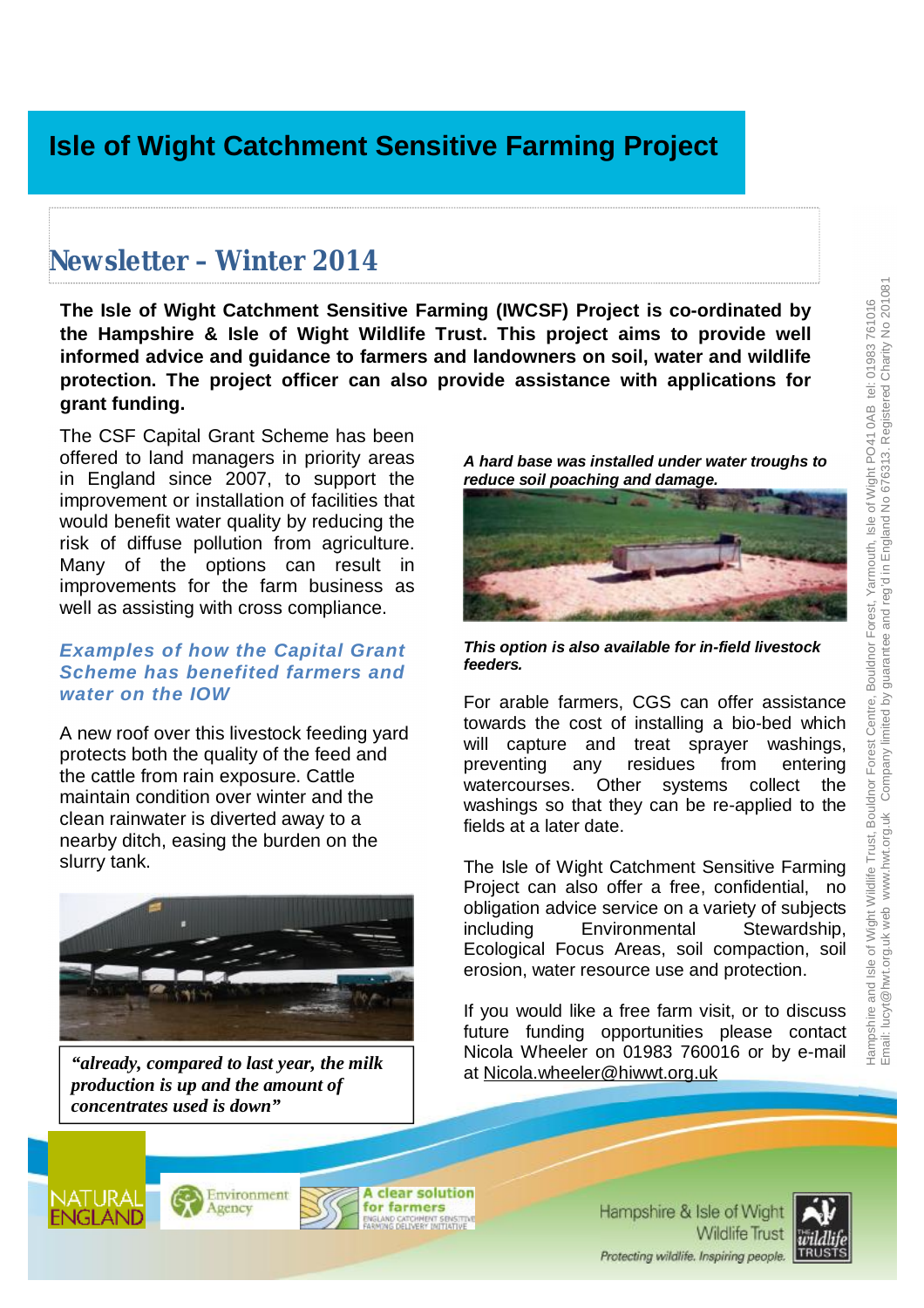## **Countryside Stewardship Schemes**

Both the Entry Level and Higher Level Schemes are now closed to new applicants. A new Countryside Stewardship Scheme is being launched in January 2015, which will combine all existing land management schemes, including woodland and catchment sensitive farming. Applications can be made in 2015 with new agreements starting on 1 Jan 2016.

#### **RECENT ANNOUNCEMENT**

**Water Capital grants will be available in 2015 for infrastructure which helps improve the water environment. The window for applications is 2nd March to 30th April 2015. Please call the office or check the website for up-to-date information.** 



**A range of measures can improve farm livestock and machinery movements and help protect watercourses from run-off.** 

#### **Farm infrastructure improvements that could be funded in 2015 are:**

- Roofing of manure storage and livestock gathering areas
- Roofs for slurry and silage stores including self feed silage stores
- Yard works for clean and dirty water separation
- Livestock and machinery tracks and associated fencing
- Livestock troughs with associated pipework
- Hard bases for livestock drinkers and feeders
- Sediment ponds and traps
- Cross drains on or in farm tracks or within farm yards for clean and dirty water separation
- Relocation of gates
- Resurfacing of gateways
- Installation of piped culverts in ditches
- Rainwater storage tanks, first flush rainwater diverters and downpipe filters
- Lined biobeds

**If you are interested in applying for the grant in 2015 please contact the IWCSF Officer as soon as possible.**

**If you want to find out what's happening in environmental terms around your farm, you can visit the What's in your Backyard for Farmers (WIYBY) website that shows you the environmental features, land designations and any known water quality issues in your area. It's at:** <http://goo.gl/AgqSvz>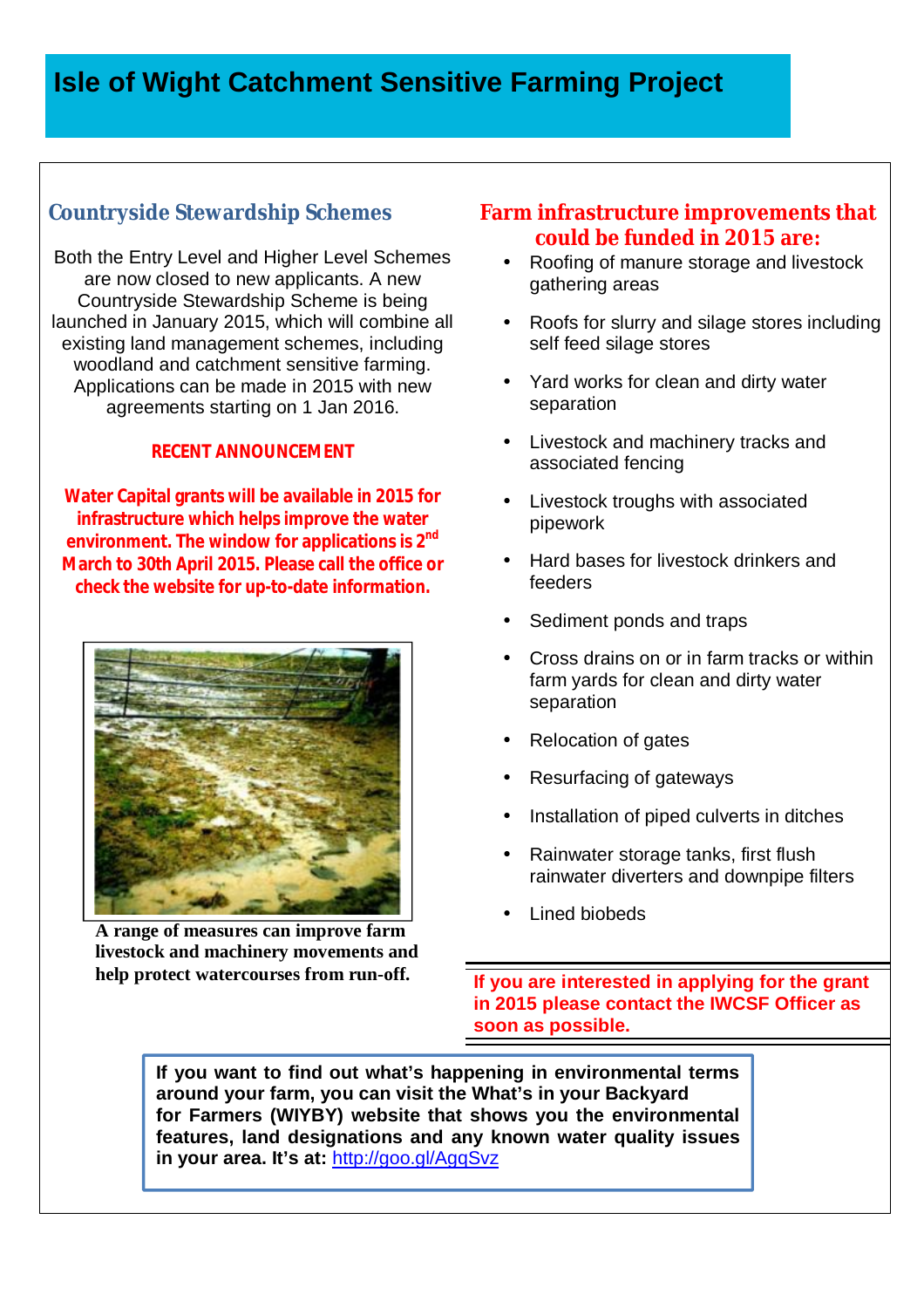#### **Isle of Wight Rivers, Diffuse Pollution and the Water Framework Directive**

Many of the UK's rivers, including most of those on the IOW, are failing water quality measures under the Water Framework Directive. Nitrate and phosphate levels are too high and some of the rivers e.g Eastern Yar are also failing because there is too much sediment entering the watercourse. On the E.Yar this is also causing severe problems for Southern Water who abstract drinking water from the river. The Environment Agency must meet it's obligations or face being fined.

Recent studies and nutrient modeling reports show that both Bembridge and Newtown Harbours are hyper-nutrified. Macro-algal growth in Bembridge has grown by 3ha over 9 years and the algal growth at Newtown threatens the unique habitats there. These studies have found that 40% of the nitrogen load at Newtown and 50% of the nitrogen at Bembridge is from diffuse rural pollution in the rivers.

Some of this is from farmland as well as un-maintained or overloaded septic tanks and older sewage treatment plants. For more information or copies of the reports please contact Peter Taylor, Catchment Co-ordinator at the Environment Agency.

[Peter.taylor@environment-agency.gov.uk](mailto:Peter.taylor@environment-agency.gov.uk)

**You can keep up to date with the latest grants and read more about the Catchment Sensitive Farming via the Natural England website;** 

*<http://www.naturalengland.org.uk/ourwork/far> ming/csf/cgs/default.aspx*

#### **Precision Farming and Nitrogen Management Workshop** *CSF/HGCA*

#### **Thurs 29th Jan The Hampshire Hog, Clanfield, Waterlooville, PO8 0QD**

### **9am-1pm**

When used correctly, precision farming technology – which includes yield mapping, automatic steering and variable rate application – can increase the efficiency of farm operations and help to reduce risk of diffuse pollution.

The workshop covers:

- Tractor & Machine Control
- Targetting Agronomy
- N Management

and is being run by Home Grown Cereals Association expert, Ian Beecher-Jones.

To register interest or book your free place call 0300 060 1695 or visit the webpage

<http://swmc.wildapricot.org/event>-1767464



 **Web: [www.iwcsf.org.uk](http://www.iwcsf.org.uk)To request advice and 1:1 farm visits Please contact: Nicola Wheeler Bouldnor Forest Centre, Bouldnor Forest, Yarmouth, Isle of Wight PO41 0AB Tel: 01983 760016 [Email:nicolaw@hiwwt.org.uk](mailto:Email:nicolaw@hiwwt.org.uk)**